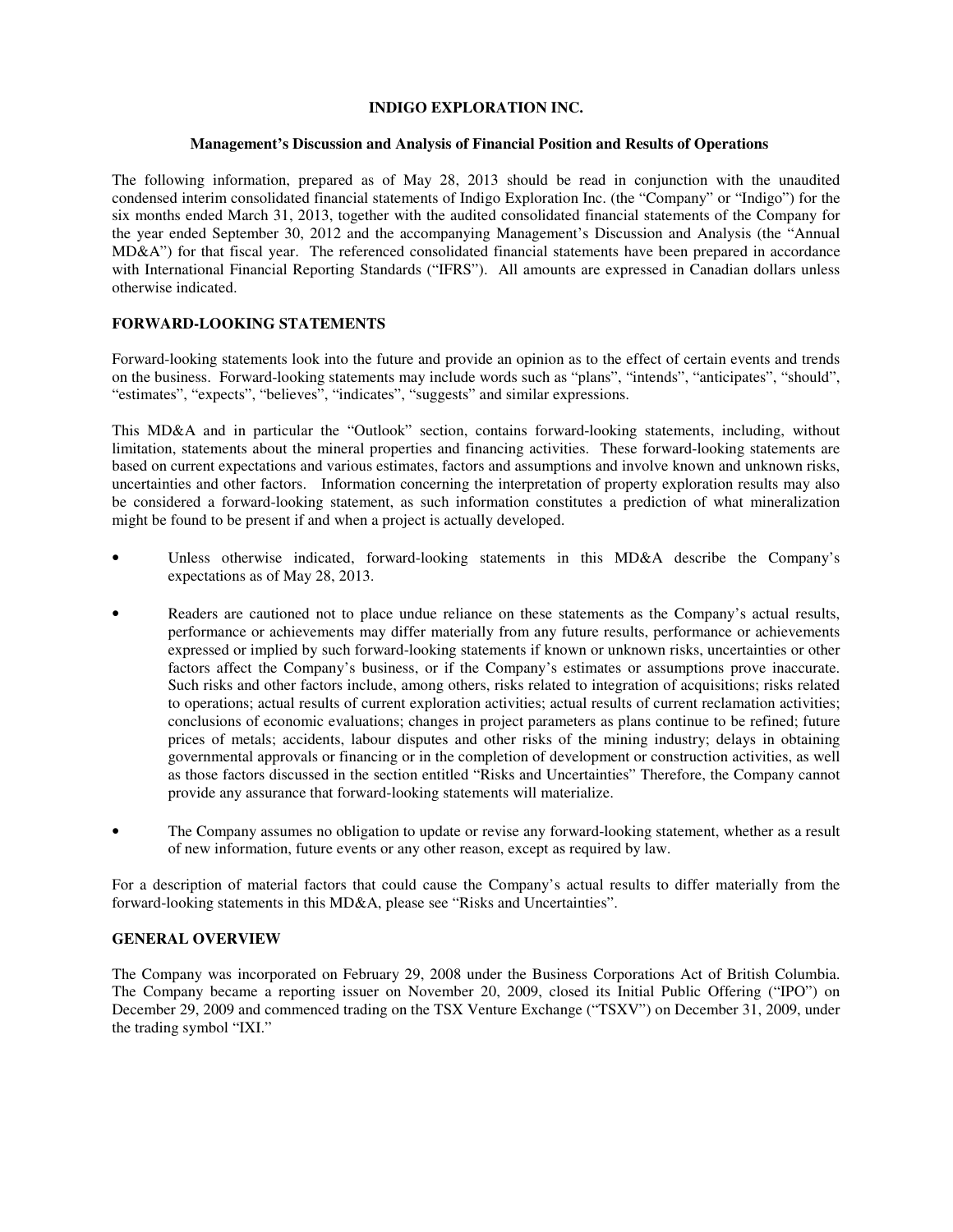The Company is a junior natural resource company engaged in the acquisition, exploration and development of natural resource properties. The Company is yet to receive any revenue from its mineral exploration operations. Accordingly, the Company has no operating income or cash flows. As a result, the Company has relied almost exclusively upon equity financing activities, which is not expected to significantly change in the immediate future.

The Company's focus is in gold exploration in the Republic of Burkina Faso, West Africa. In May 2010, the Company entered into an option agreement to acquire a 100% interest, subject to a 1.5% net smelter return ("NSR") royalty, in the Moule Gold permit, in western Burkina Faso. In June 2010, the Company completed the acquisition of Sanu Resources Burkina Faso S.A.R.L. ("Sanu Burkina"), as a means of acquiring Sanu Burkina's four gold mineral exploration permits in Burkina Faso.

Paul Cowley and Keir Reynolds, directors of the Company, continue to act as the Interim Chief Executive Officer and Interim President, respectively.

Effective February 14, 2013, Dr. Thomas Henrickson was appointed director of the Company and Vice President Exploration.

On April 3, 2013, the Company closed a non-brokered private placement of 10,000,000 units, priced at \$0.05 per unit, for gross proceeds of \$500,000. Each unit is comprised of one common share and one share purchase warrant. Each share purchase warrant entitles the holder thereof the right to purchase one common share at a price of \$0.12 per share on or before April 3, 2014. Securities issued pursuant to the private placement are subject to a four month hold period. Proceeds of the private placement will be used to continue to advance the Company's mineral exploration properties in Burkina Faso, for acquisition payments, and for general working capital.

## **MINERAL PROPERTIES**

Paul Cowley, P.Geo, director and interim CEO of Indigo, is the Qualified Person as defined in National Instrument 43-101, responsible for the review of technical information disseminated to the public by the Company, including any technical information in this MD&A.

## **Burkina Faso**

The Company currently holds five gold properties comprising four gold projects located in the Republic of Burkina Faso, West Africa. West Africa is underlain by the Birimian Greenstone Belt, one of the most prolific gold producing areas in the world. Several major gold companies are active in Burkina Faso, including IAMGOLD Corporation and Newmont Mining Corporation. Burkina Faso has six producing mines and a number of projects in the advance and development stages. Burkina Faso is considered to be relatively stable, both politically and economically, and relies primarily on farming and mining as its main sources of revenue.

Pursuant to the Mining Code of Burkina Faso, an exploration permit holder is required to incur 270,000 West African CFA Francs (\$537) of exploration expenditures per square kilometre per year in order to maintain its permits in good standing. If such expenditures are not incurred, the Government of Burkina Faso may, at its discretion, cancel the permits after giving the permit holder sixty days notice to remedy any deficiency. At March 31, 2013, the Company had not incurred sufficient expenditures on its Loto, Tordo and Kodyel permits to comply with the Mining Code of Burkina Faso. However, the Government of Burkina Faso has renewed the Kodyel, Loto and Tordo permits and has not issued the Company any notice of non-compliance. The Company is in the process of renewing the Lati permit. Sufficient expenditures have been incurred on the Moule and Lati permits. The Company believes its Burkina Faso permits are in good standing.

## *Kodyel Exploration Permit*

The 100% owned, 191 square kilometres Kodyel permit lies close to the Niger border approximately 300km east of Ouagadougou. Access is by paved road as far as Fada N'gourma about 200 km east of Ouagadougou and thence by laterite roads. The Kodyel permit covers an extension of the Fada N'Gourma greenstone belt that extends into Niger. The Kodyel permit is traversed by a regional northeast-trending fault that stretches from Ghana to Niger and separates the mafic and felsic volcanics and metasedimentary rocks of the Fada belt from the migmatites and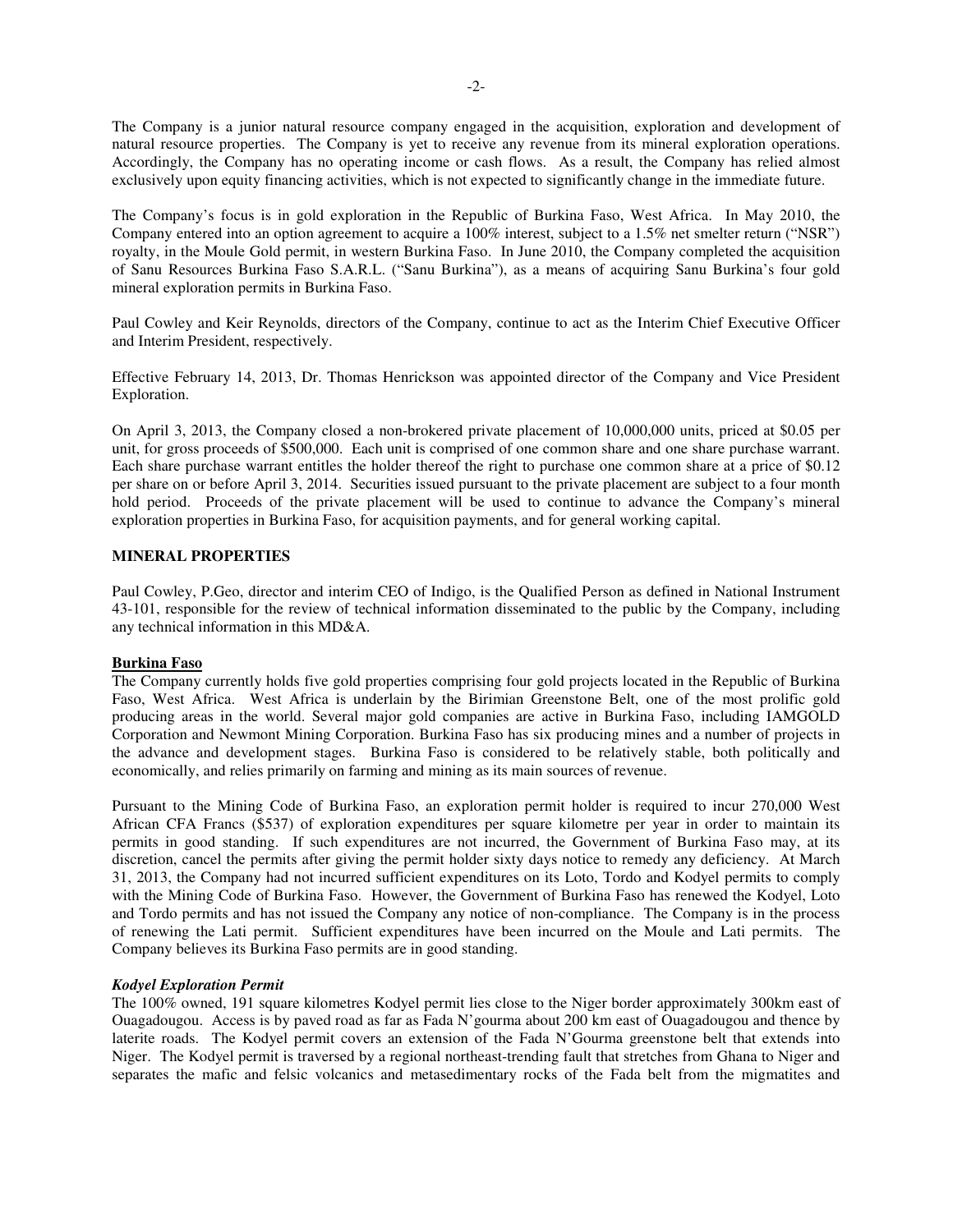granites to the northwest. There are several active artisanal workings within the permit, including: Hantekoura (CFA) and Kodyel 1. The extensive Tangounga and Songonduari artisanal workings currently lie off the permit but are part of the same structure, continuing towards and into Niger.

The Hantekoura orpaillage consists of a series of pits and cuts oriented at 060° over 550 metres strike length. Mineralization consists of quartz veins,  $5 - 25$  centimetres thick, hosted in intermediate tuffs near the granite contact. The Kodyel 1 site consists of a large cut 70 metres long and up to 40 metres wide, exploiting strongly kaolinitized and sheared rocks hosting white and rose quartz veins in a zone striking to the northeast and dipping to the northwest and southeast. Tangounga hosts multiple massive quartz veins each 1-10 metres wide outcropping over more than 400 metres strikelength. Local miners have been working to a depth of over 35 metres. Songonduari is located just inside the Burkina Faso border and was the site of a recent gold rush involving up to 10,000 artisanal miners. Highlights of grab samples of quartz from artisanal gold mining sites on Kodyel on veining, and alteration, within intermediate tuffs and highly altered, sheared and kaolinized felsic volcanics include 7 gpt Au and 9 gpt Au. A large part of the permit remains unexplored.

The permit was held from 1995-1997 by SEMAFO, who drilled over 493 RAB, 26 RC and 12 DD holes into the CFA prospect and outlined a small resource. The best intersection from a RAB hole was Hole 196 with 43m of 4.3 gpt Au.

Until early 2012 the Company had been unable to access the Kodyel permit due to a border dispute between Burkina Faso and Niger. The temporary suspension on the Kodyel permit was lifted and the Company commenced exploration on the renewed Kodyel permit. The renewed permit has been reduced from 238 square kilometres to 191 square kilometres to exclude a 5 kilometre area adjacent to the Niger border. The permit retains a right of first refusal to include this excluded area (which hosts the Tangounga artisanal mining site) once the World Court has finalized the border location.

In the spring of 2012, the Company completed a 48 square kilometres soil grid over the 15 kilometre stretch of favourable geology and artisanal workings between the Tangounga pit and the CFA Zone drilled by Semafo in 1997. Results for 65% of the grid were reported August 15, 2012. Multiple gold soil anomalies were identified. The most significant anomaly measures 1.5 kilometres long by 1 kilometre wide and corresponds with an interpreted structural dilation zone related to a regional right lateral fault. During the soil sampling program, geologists also mapped numerous artisanal workings and zones of substantial quartz float strung along a 15 kilometre stretch overlying the interpreted regional right lateral fault. The soil anomalies to date constitute new drill targets and confirm the sizeable potential of our flagship project. Approximately 35% of the soil results for this grid were pending at the time of the August news release, corresponding to an area 3 kilometre long trend, which displays a series of substantial artisanal workings.

On April 16, 2013, the World Court handed down their decision on the position of the Burkina Faso – Niger border in the vicinity of the Kodyel permit. According to maps provided by the World Court, the new border is approximately 6 kilometres northeast of the previous border position in the vicinity of the Kodyel permit. The Company is making efforts to re-assume the original Kodyel permit which would incorporate the Tangounga artisanal workings.

On May 21, 2013, the Company announced results from the remaining 35% of the 48 square kilometre Kodyel grid which improved on the anomalies. Collectively, the 2012 and 2013 soil results demonstrate multiple gold soil anomalies. The most significant anomaly measures 5.5 kilometres long by 600 metres wide with values generally greater than 50 ppb Au, corresponding to an interpreted regional right lateral fault. The east end of this soil anomaly lies 2.5 kilometres short of the Tangounga pit. To date, no soil sampling has been done in this 2.5 kilometre gap, nor in the Tangounga pit area. Another significant gold anomaly (reported August 15, 2012) is 1.5 kilometres long by 1 kilometre wide and corresponds with an interpreted structural dilation zone related to the regional right lateral fault. The structural interpretation and soil anomalies will be posted on the Company website. During the soil sampling program, geologists also mapped numerous artisanal workings and zones of substantial quartz float strung along a 15 kilometre stretch overlying the interpreted regional right lateral fault. The Company has received some of those rock samples. 23 samples of 226 rock samples returned greater than 0.5 g/t Au to a high of 84 g/t Au.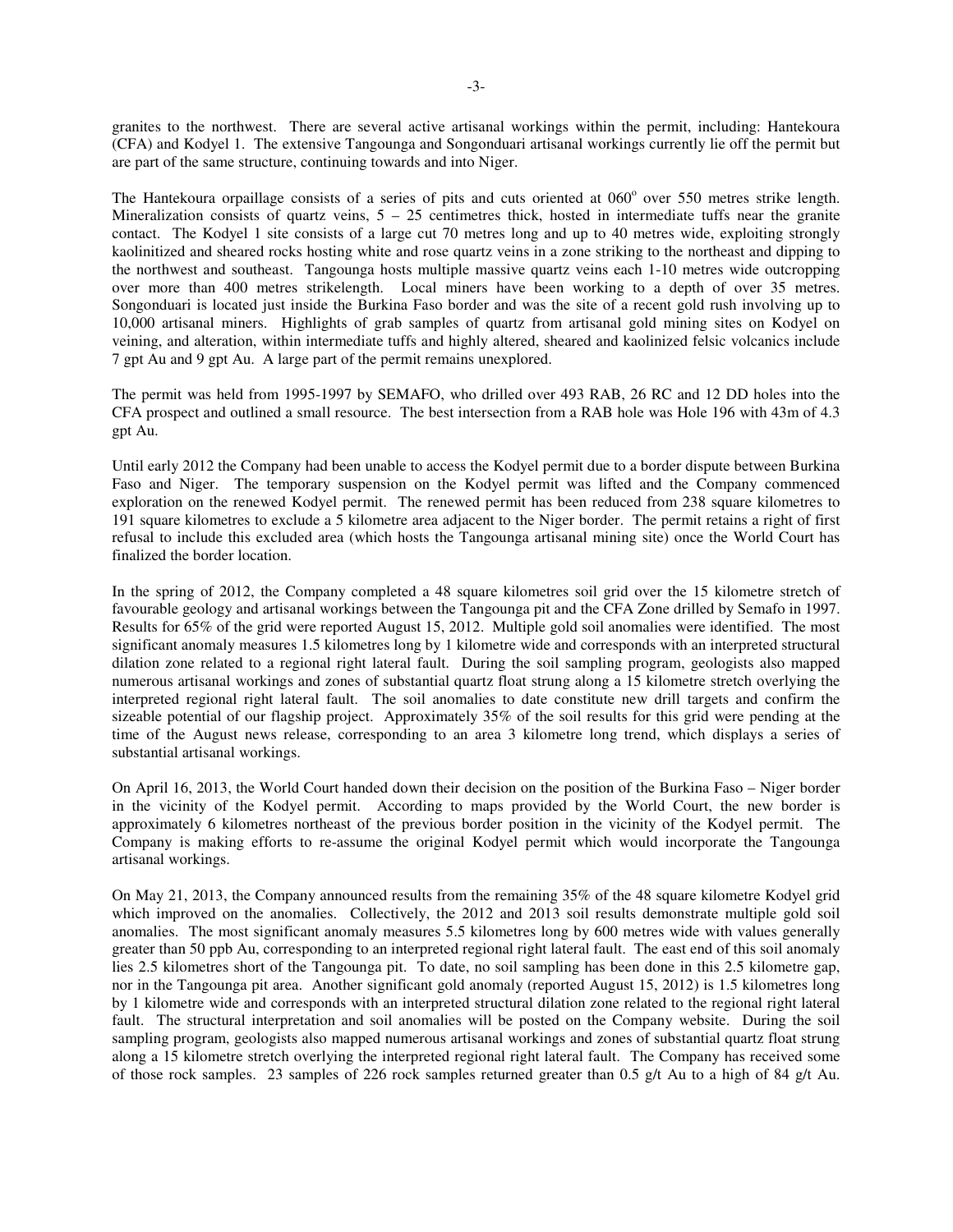Additional rock sampling is in progress. The gold soil anomalies to date constitute strong drill targets and confirm the sizeable potential of its flagship project.

#### *Moule Option*

On May 5, 2010, the Company entered into an option agreement to acquire a 100% interest, subject to a 1.5% net smelter return ("NSR") royalty, in the Moule Gold Permit, in western Burkina Faso. The final payment was wired to Burkina Faso on April 24, 2013. Documentation is in progress for finalizing the option exercise and title transfer. Once complete, the Company will have acquired a 100% interest in the Moule Gold Permit. The Company will have paid an aggregate of US\$400,000 and issued 300,000 common shares at the fair value of \$15,000 to acquire the Moule Gold Permit. The Company has the right to purchase the entire 1.5% NSR royalty for US\$1,800,000.

The Moule Gold Permit covers 249 square kilometres of prospective Birimian greenstone geology. Exploration prior to acquisition by Indigo consisted of property wide mapping, soil geochemistry, quartz veining and quartz float sampling and ground geophysics. These surveys located a number of gold targets, including: Zelingpe 1, Zelingpe 2, Vein 2 and Vein 3.

The Company completed initial RC drill programs on Zelingpe 1, Zelingpe 2 and Vein 3; and followed up with a diamond drill program at Vein 2 and Vein 3. These were the first drill programs ever completed at Moule.

Results of the drill programs have been reported by press release and in prior MD&A's. Drill plans and selected sections from the Moule diamond drill program can be found on the Company's website at www.indigoexploration.com.

The Company has received reinterpreted airborne geophysics from Moule. The radiometric airborne survey completed over the Moule/Loto project has identified a major new anomaly that is 9 kilometres long by 500 to 1500 metres wide and is suggestive of strong hydrothermal alteration. Indigo crews have completed a 19 square kilometre soil grid on the Moule and Loto Permits that covered the large radiometric target identified from the 2011 airborne geophysical survey. The soil grid has produced two kilometre-scale gold anomalies generating new drill targets. One anomaly is 2.2 kilometres long by up to 350 metres wide and corresponds to an interpreted magnetic intrusion. This anomaly trends towards the V-3 target on Moule where the Company intercepted 7 metres of 29.67 g/t Au in 2011 drilling, approximately 5.5 kilometres to the north of the soil anomaly. The second soil anomaly measures 1.5 kilometres long by up to 350 metres wide and corresponds to an area where limited prospecting of quartz float has returned four grab samples that ranged between 4.5 g/t Au and 21.9 g/t Au.

The Company has given its option exercise notice to the owner of Moule to finalize its 100% ownership of the permit. The transfer of title is in progress.

#### *Lati Exploration Permit*

The 100% owned, 246 square kilometre Lati Permit covers a major north-south shear zone in the Boromo greenstone belt. Lati is the site of expanding artisanal activity with at least three known active artisanal mining areas over the 8 kilometre long Prospect 1. The Lati permit is about 150 km by road west of Ouagadougou. Lati was previously explored by the United Nations Development Program ("UNDP") and the Burkina Faso Office of Mines and Geology ("BUMIGEB") for volcanic-hosted massive sulfides ("VHMS") similar to the Perkoa zinc deposit, as well as by Carlin Resources and Incanore Resources for gold.

Prior exploration included airborne geophysics, soil geochemistry, trenching, and drilling. Several anomalous areas that were not previously followed up include a gold-in-soil anomaly (1000m by 200m) in the northern part of the permit in which three samples yielded over 1 gpt Au with a peak value of 6.5 gpt Au; a UNDP prospect that reported 12m of 2.45 gpt Au in a diamond drill hole; and the Kwademen artisanal mining area where reported gold mineralization over an area of 1250m x 250m with isolated values up to 65 gpt Au occurs in quartz veins and veinlets in a sheared granites and felsic volcanics.

The 2011 soil survey was successful in identifying two substantial gold-in-soil anomalies – one 4.75km long by 100-750 metres wide and the second 1.5km long by 250-350 metres wide. These anomalies coincide with portions of the two previously reported artisanal sites. Rock quartz float sampling, also within the grid, returned values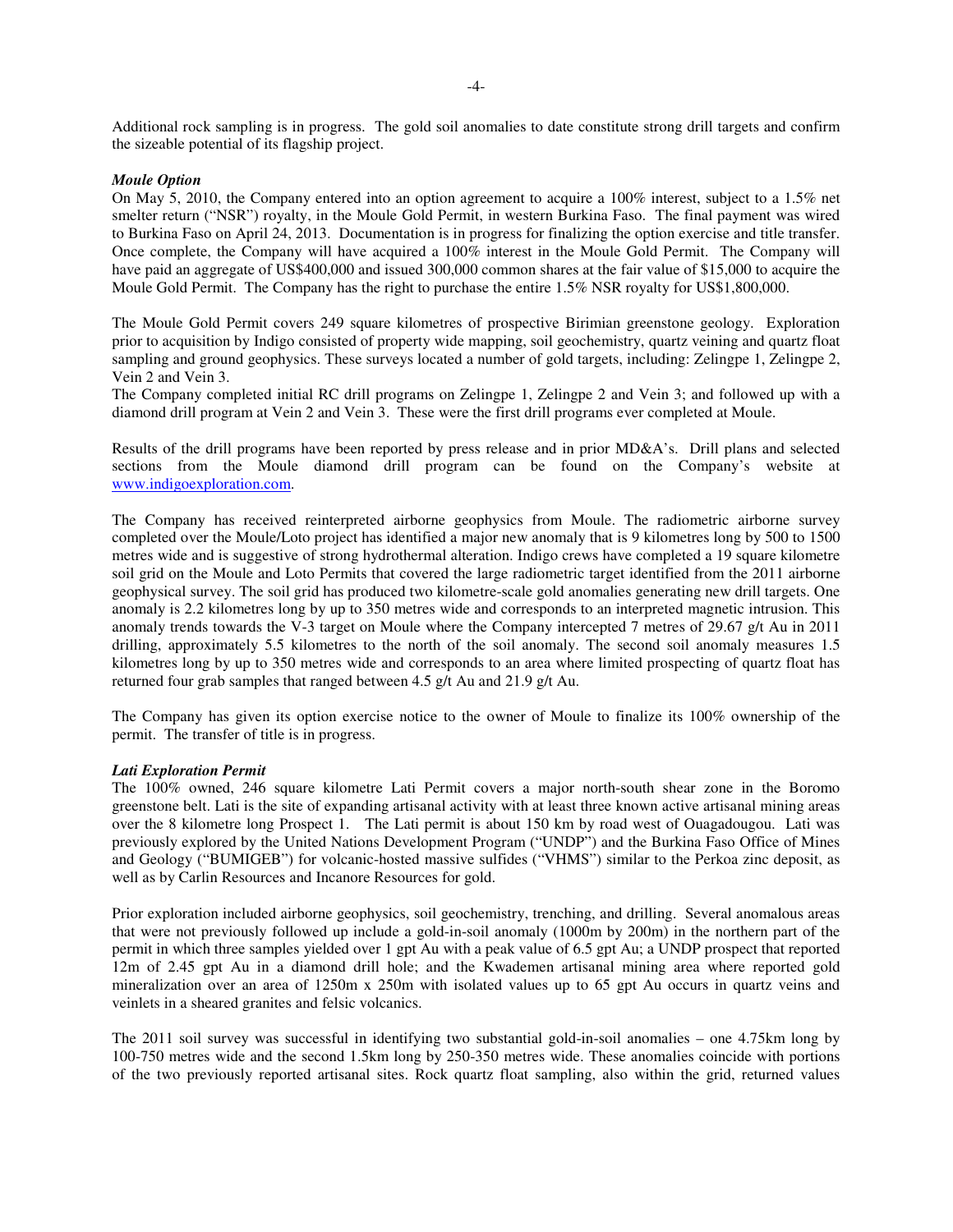ranging from background to 12.65 ppm Au (12.65 gpt). The Company commenced a 5,000 metre reverse circulation drill program in December 2011 to test the soil anomalies and artisanal sites. The drilling was completed in mid February 2012 with 50 RC holes totaling 6,500 metres. The entire drill program was a first pass prospecting effort, with 12 broad spaced drill transects (200m -1km apart) exploring a collective 7 kilometre long anomalous strikelength. The drilling targeted two large gold soil anomalies described in the Company's news release dated September 8, 2011, with associated extensive artisanal workings. The cumulative surface area of artisanal workings on Lati increased from  $0.58 \text{ km}^2$  to  $2.0 \text{ km}^2$  between May of  $2011$  and February of  $2012$ .

The eastern target was tested for 4 kilometres by 8 broad spaced drill transects. This target covers two areas of extensive artisanal workings. The drilling along this trend yielded numerous intercepts of elevated gold mineralization. A 2.5 kilometre trend of wide, low-grade gold mineralization was discovered on the Eastern target. The interpreted north trending alignment of the mineralized sections remains open along strike to the north and south. In addition, three of the four drill transects suggest the mineralization is still open to the west. This system is only partly overlapping with a large artisanal workings that covers an area at least 850 metres by 500 metres, the majority of which has not been drill tested yet. The granite contact approximately 200-300 metres to the east of the four transects is also suspected to be mineralized and has not been drill tested to date.

Results of the RC drill program on Lati have been reported by press releases and in prior MD&A's. Drill plans and selected sections from the Lati RC drill program can be found on the Company's website at www.indigoexploration.com.

#### *Tordo Exploration Permit*

The 100% owned, 143 square kilometre Tordo permit lies about 150km east of Ouagadougou. The permit covers a portion of the Fada N'gourma greenstone belt which consists of meta-tuff, meta-sediment and mafic metavolcanic rocks and has never been previously explored until recently by Sanu Burkina. A dilational fault splay is focused near the contact of the greenstone belt and enclosing granites. Quartz float debris fields and a number of artisanal workings are associated with these structures. Quartz veins are most numerous in the central part of the mapped area displaying variable orientations including 070°, 110°, and 130° as exposed by trenching. In the metasedimentary rocks in the centre of the permit, mineralization consists of relatively narrow quartz veining and associated silicification. A regional and locally detailed soil geochemistry program has defined a 1300x 300m soil gold anomaly in saprolite with peak values to 3000 ppb gold (Au). Trenching of the anomaly by Sanu Burkina suggests these stockworks may host significant gold mineralization but more work is required to determine controls and extent. The trenching returned 8 metres of 1.17 gpt Au within a larger section of 101 metres of 0.41 gpt Au; 70 metres of 0.51 gpt Au; 27 metres of 0.32 gpt Au; and 38 metres of 0.24 gpt Au.

The Company has commenced trenching at Tordo in advance of a preliminary drilling program. The trenching program has not yet been completed.

#### *Loto Exploration Permit*

The 100% owned, 93 square kilometre Loto exploration permit is located in the Boromo greenstone belt, contiguous to the Moule Exploration Permit, and forms part of the Moule project. The Loto permit lies near the town of Diebougou, approximately 270 km by road from Ouagadougou of which 250 km is paved. The area is intensely farmed and it has taken time to establish a working relationship with the local community.

Attention was first drawn to this area by outcrops of strongly anomalous (1-2 gpt Au) quartz vein swarms in intermediate to mafic volcanics. Sanu Burkina has covered the areas of quartz veining by a 200 x 100m soil geochemistry, rock chip and lag sampling and geological mapping. Eight of the ninety soil samples analyzed returned values greater than 50 ppb Au with a high value of 226 ppb Au. Five of the 167 grab rock chip and lag quartz samples collected assayed greater than 1 gpt Au, including values of 22.15 gpt Au, 4.49 gpt Au, 8.08 gpt Au, 11.15 gpt Au and 14.55 gpt Au.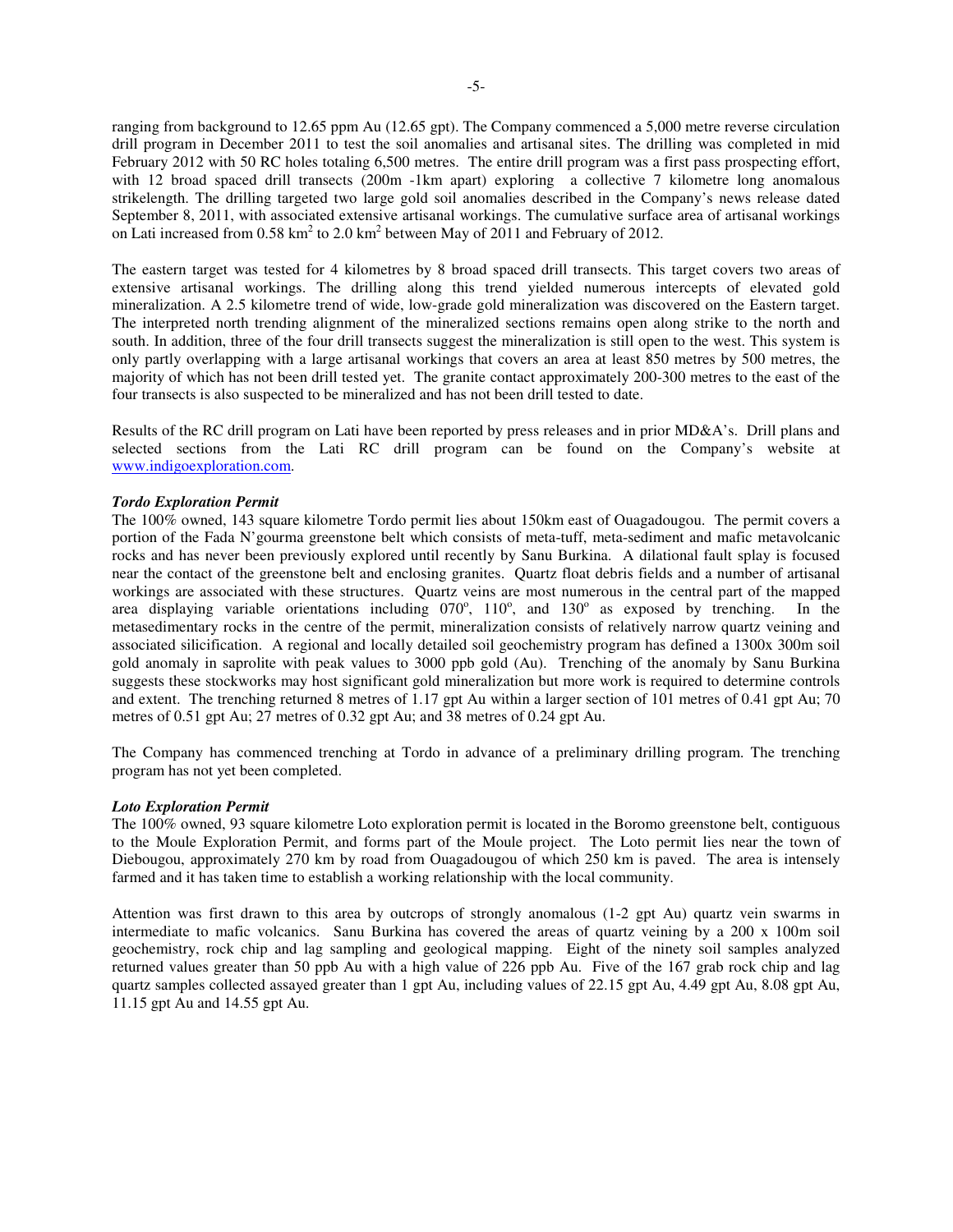The reinterpreted airborne geophysics from the radiometric airborne survey completed over the Moule/Loto project has identified a major new radiometric anomaly that is 9 kilometres long by 500 to 1500 metre wide and is suggestive of strong hydrothermal alteration. The southern part of this anomaly lies on the Loto permit. Indigo crews have completed grid soil sampling over the full length of the radiometric anomaly to prepare this trend for future drilling.

The soil grid has produced two kilometre-scale gold anomalies generating new drill targets. One anomaly on Moule is 2.2 kilometres long by up to 350 metres wide and corresponds to an interpreted magnetic intrusion. This anomaly trends towards the V-3 target on Moule where the Company intercepted 7 metres of 29.67 g/t Au in 2011 drilling, approximately 5.5 kilometres to the north of the soil anomaly. The second soil anomaly on Loto measures 1.5 kilometres long by up to 350 metres wide and corresponds to an area where limited prospecting of quartz float has returned four grab samples that ranged between 4.5 g/t Au and 21.9 g/t Au.

# **QUARTERLY INFORMATION**

The following is selected financial data from the Company's unaudited quarterly financial statements for the last eight quarters ending with the most recently completed quarter, being the three months ended December 31, 2012.

|                               | For the quarter ended $(\$)$ |               |               |                      |
|-------------------------------|------------------------------|---------------|---------------|----------------------|
|                               | Mar. 31, 2013                | Dec. 31, 2012 | Sep. 30, 2012 | <b>Jun. 30, 2012</b> |
| Total revenues                |                              |               |               |                      |
| Net loss                      | (56, 157)                    | (47,799)      | (150, 581)    | (144, 138)           |
| Net loss per share (basic and |                              |               |               |                      |
| diluted $\vec{a}^{(1)}$       | (0.00)                       | (0.00)        | (0.00)        | (0.00)               |
| Total assets                  | 3,503,539                    | 3,564,579     | 3,648,530     | 3,687,864            |

|                               | For the quarter ended $(\$)$ |               |               |               |
|-------------------------------|------------------------------|---------------|---------------|---------------|
|                               | Mar. 31, 2012                | Dec. 31, 2011 | Sep. 30, 2011 | Jun. 30, 2011 |
| Total revenues                |                              |               |               |               |
| Net loss                      | (202, 407)                   | (395, 156)    | (292, 424)    | (177, 018)    |
| Net loss per share (basic and |                              |               |               |               |
| diluted) $(1)$                | (0.01)                       | (0.01)        | (0.01)        | (0.01)        |
| Total assets                  | 3,876,033                    | 4,169,231     | 4,350,843     | 3,721,103     |

 $(1)$  The basic and diluted calculations result in the same values.

The net loss declined in the quarter ended December 31, 2012 due to decreased administrative expenditures as management took steps to conserve cash. During the quarter ended September 30, 2011, total assets increased due to the completion of a private placement financing, partially offset by a write-off of mineral properties related to a reduction in the area of the Kodyel permit in Burkina Faso of \$54,000.

## **RESULTS OF OPERATIONS**

The Company recorded a net loss of \$103,956 (\$0.00 per share) for the six months ended March 31, 2013 as compared to a net loss of \$597,563 (\$0.02 per share) for the six months ended March 31, 2012. In general, business activities during the current period were very limited in comparison to the same period in fiscal 2012 and as such the reported loss was significantly lower in the current period.

Differences in general and administrative expenses of note include:

- Consulting fees of \$Nil (2012 \$41,835). Consulting fees, primarily for financial/business development services, were reduced in the period due to decreased corporate activities.
- Foreign exchange loss of \$2,016 (2012 \$15,225). Based primarily on activities conducted in Burkina Faso in West African CFA Francs, Euros and US dollars.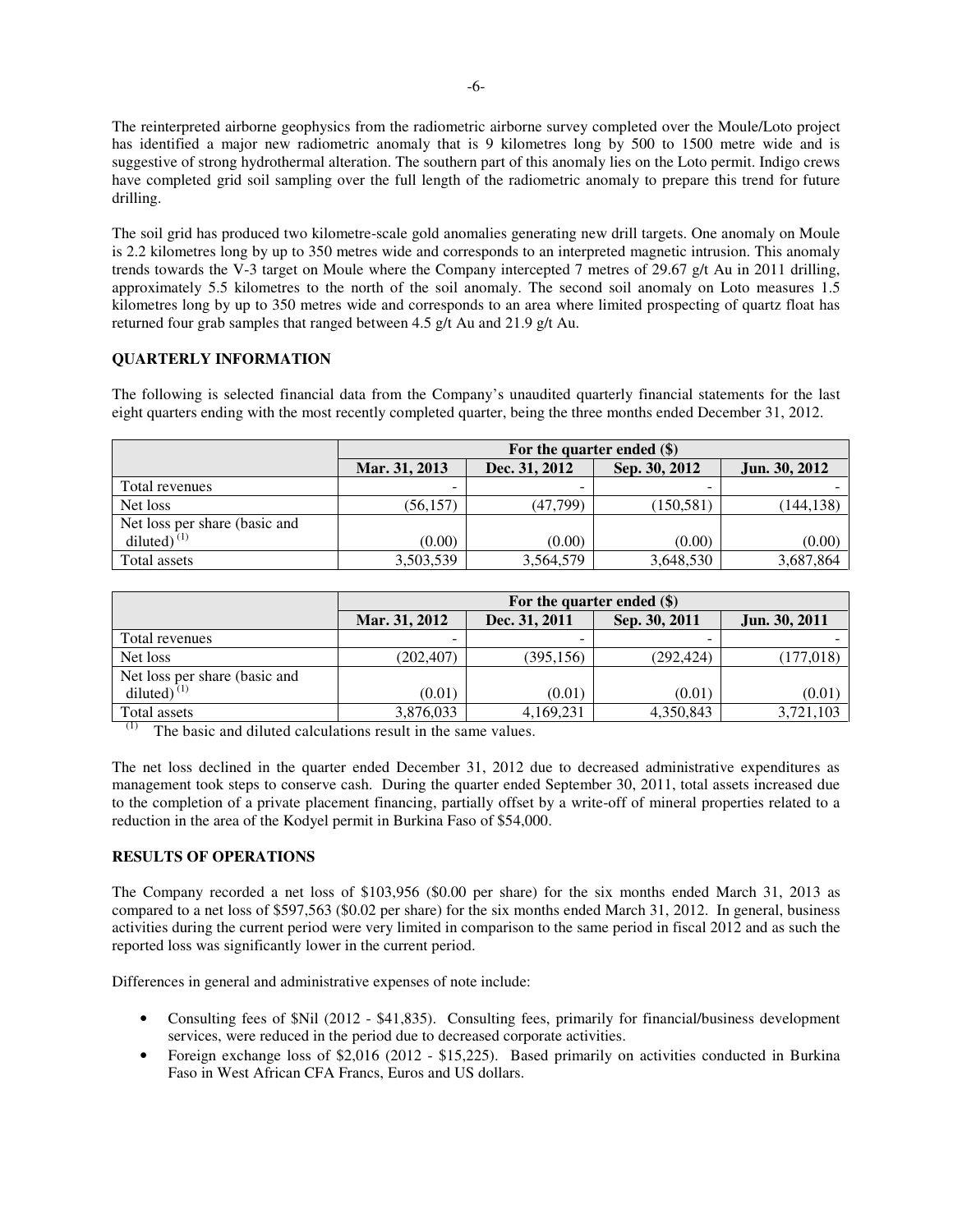- Investor relations expenses of \$276 (2012 \$106,593). Expenditures are incurred for communications with current and potential shareholders. The decrease is the result of the discontinuation of services of a Canadian based IR firm and a German based IR firm.
- Legal fees of \$3,914 (2012 \$24,489). Legal expenditures decreased as there were no business transactions during the period.
- Management and administration fees of \$13,400 (2012 \$74,042). Management fees were reduced during the period and the prior period included management fees for the former CEO.
- Office and miscellaneous expenses of \$41,223 (2012 \$98,951). Office expenses, including those related to Sanu Burkina, decreased in the period due to a reduction in business activity.
- Shared-based payments of \$Nil (2012 \$171,961). Shared-based payments are related to the grant of incentive stock options in the respective period.
- Travel and accommodation expenses of \$Nil (2012 \$30,066). There was no travel related to work on the Burkina Faso properties, investor relations, and financing matters during the current period.

## **FINANCING ACTIVITIES AND CAPITAL EXPENDITURES**

#### *Financing Activities*

Subsequent to March 31, 2013, the Company closed a non-brokered private placement of 10,000,000 units at a price of \$0.05 per u**n**it for gross proceeds of \$500,000. Each unit is comprised of one common share and one share purchase warrant. Each share purchase warrant entitles the holder thereof the right to purchase one common share at a price of \$0.12 per share on or before April 3, 2014.

There were no financing activities during the six months ended March 31, 2013 and 2012.

#### *Capital Expenditures*

The capital expenditures of the Company during the six months ended March 31, 2013 included deferred mineral property expenditures of \$90,026 (2012 - \$849,479), deferred acquisition expenditures of \$30,493 (2012 - \$Nil), purchase of equipment on the Company's Burkina Faso projects of \$Nil (2012 - \$42,591), and recovery of other assets of \$Nil (2012 - \$3,500).

## **LIQUIDITY AND CAPITAL RESOURCES**

The Company's operations consumed \$98,642 of cash (before working capital items) for the six months ended March 31, 2013 (2012 - \$417,205) with an additional \$90,026 (2012 - \$849,479) used on mineral property deferred exploration expenditures, \$30,493 (2012 - \$Nil) used on deferred acquisition expenditures, \$Nil (2012 - \$42,591) used for the purchase of equipment and \$Nil (2012 - \$3,500) for the recovery of other assets. The cash requirement was fulfilled from cash on hand at the beginning of the period.

The Company's aggregate operating, investing and financing activities during the six months ended March 31, 2013 resulted in a net decrease in its cash balance from \$315,879 at September 30, 2012 to \$84,464 at March 31, 2013. The Company's working capital decreased to \$53,516 at March 31, 2013 (September 30, 2012 - \$228,494). The Company has no long term debt.

The Company has given notice to exercise the option on the Moule Gold Permit and has wire transferred the final option payment of US\$200,000. Documentation is in progress for finalizing the option exercise and title transfer. Once completed, the Company will acquire a 100% interest in the property. The Company will have no further payments to make to acquire any of its Burkina Faso mineral properties. The Company has minimum exploration commitments in Burkina Faso in order to keep its properties in good standing. Aside from the minimum exploration commitments in Burkina Faso, the Company does not have any commitment for material capital expenditures over the near term or long term and none are presently contemplated in excess of normal operating requirements.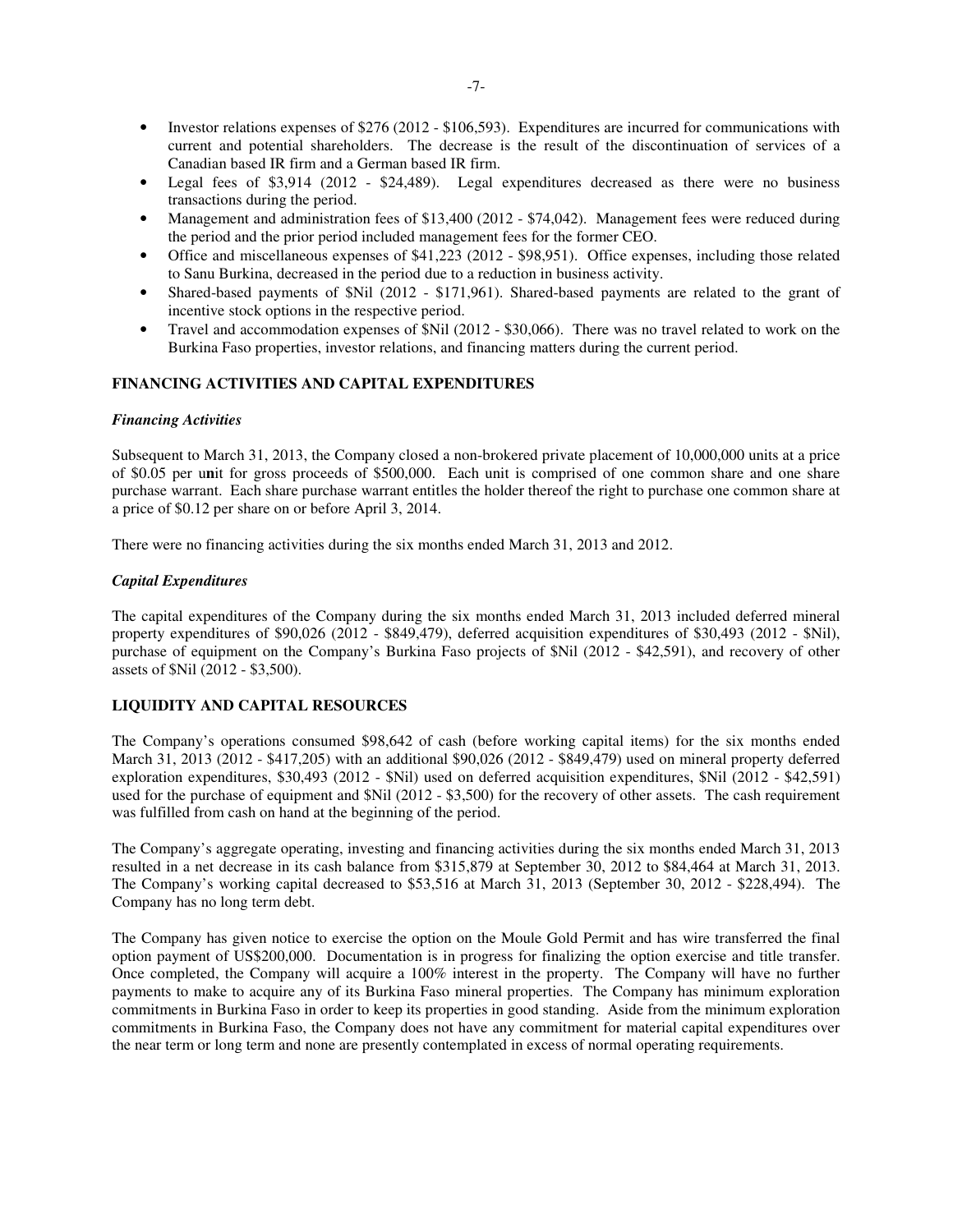The Company has not as yet put into commercial production any of its mineral properties and as such has no operating revenues or cash flows. Accordingly, the Company is dependent on the equity markets as its sole source of operating working capital, and the Company's capital resources are largely determined by the strength of the junior resource capital markets and by the status of the Company's projects in relation to these markets, and its ability to compete for investor support of its projects. There can be no assurance that financing, whether debt or equity, will always be available to the Company in the amount required at any particular time or for any particular period or, if available, that it can be obtained on terms satisfactory to it.

## **TRANSACTIONS WITH RELATED PARTIES**

During the three and six months ended March 31, 2013 and 2012, the Company incurred the following expenditures charged by directors and officers of the Company and by companies controlled by directors and officers of the Company:

|                                 | Three months ended March 31, |        | Six months ended March 31, |         |
|---------------------------------|------------------------------|--------|----------------------------|---------|
|                                 | 2013                         | 2012   | 2013                       | 2012    |
|                                 |                              | \$     |                            |         |
| Accounting fees                 | 7,376                        | 14,905 | 15,025                     | 22,863  |
| Consulting fees                 |                              | 20,000 |                            | 20,000  |
| Management and administration   |                              |        |                            |         |
| fees                            | 8,600                        | 38,250 | 14,600                     | 71,792  |
| Mineral property expenditures - |                              |        |                            |         |
| consulting                      |                              | 16,575 |                            | 19,425  |
|                                 |                              |        |                            |         |
|                                 | 15,976                       | 89,730 | 29,625                     | 134,080 |

As at March 31, 2013, accounts payable and accrued liabilities includes an amount of \$8,475 (September 30, 2012 - \$13,155) due to companies controlled by directors and officers of the Company.

Key management includes the Chief Executive Officer and the directors of the Company. The compensation paid or payable to key management for services during the three and six months ended March 31, 2013 and 2012 is as follows:

|                                    | Three months ended March 31, |        | Six months ended March 31, |         |
|------------------------------------|------------------------------|--------|----------------------------|---------|
|                                    | 2013                         | 2012   | 2013                       | 2012    |
|                                    |                              | \$     | Φ                          | \$      |
| Accounting fees                    | 7,376                        | 14,905 | 15,025                     | 21,118  |
| Management and administration fees | 8,600                        | 38,250 | 14,600                     | 71,792  |
| Mineral property expenditures -    |                              |        |                            |         |
| consulting                         |                              | 16,575 |                            | 19,425  |
| Share-based payments               |                              |        |                            | 132,003 |
|                                    |                              |        |                            |         |
|                                    | 15,976                       | 69,730 | 29,625                     | 244,338 |

## **FINANCIAL INSTRUMENTS**

#### Fair Value and Classification of Financial Instruments

The Company's financial instruments consist of cash and cash equivalents, other receivables, and accounts payable and accrued liabilities. Cash and cash equivalents and other receivables are designated as loans and receivables, which are measured at amortized cost. Accounts payable and accrued liabilities are designated as other financial liabilities, which are measured at amortized cost.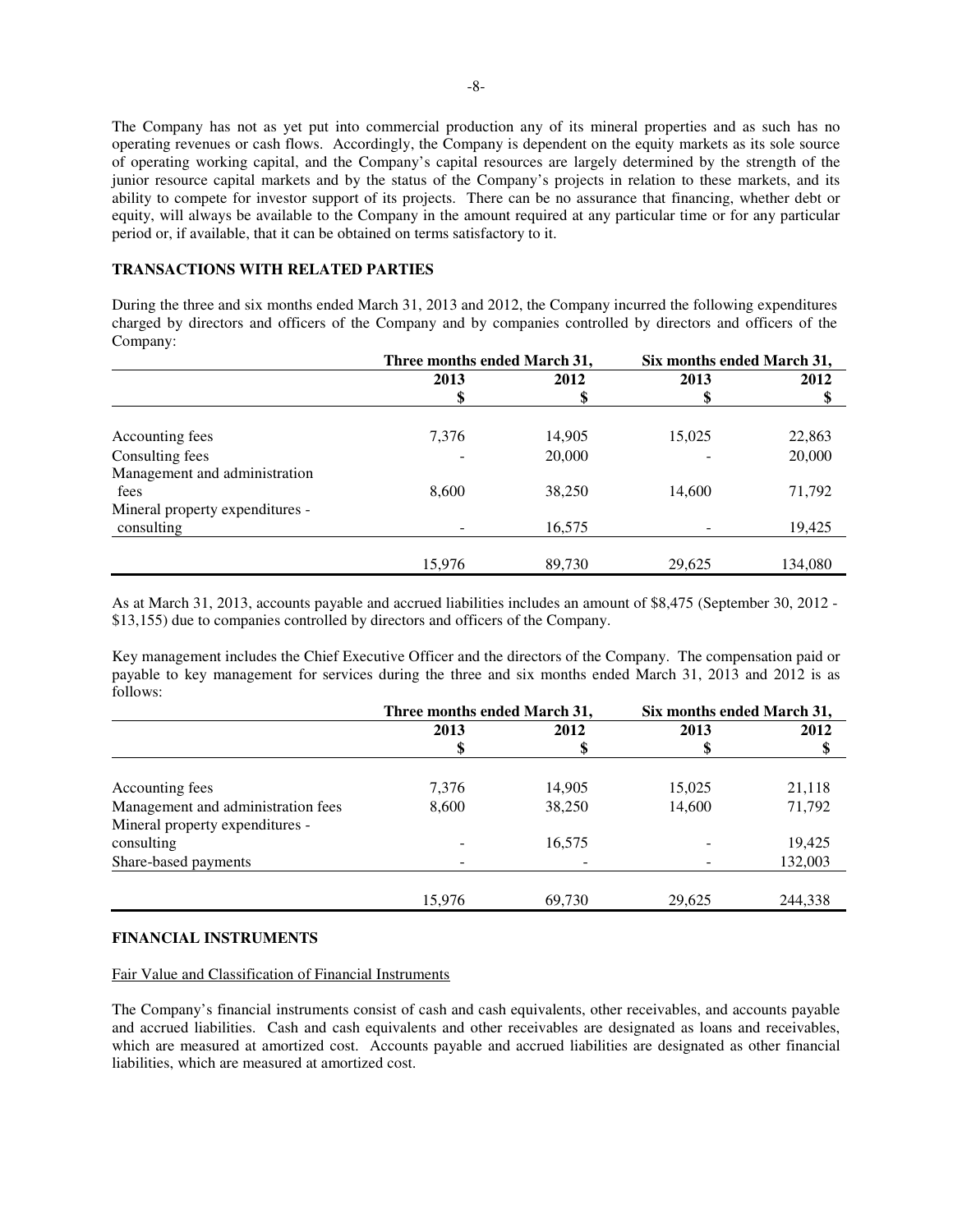Fair value is the price that would be received to sell an asset or paid to transfer a liability in an orderly transaction between market participants at the measurement date. The fair value hierarchy establishes three levels to classify the inputs to valuation techniques used to measure fair value, by reference to the reliability of the inputs used to estimate the fair values.

- Level 1 Applies to assets or liabilities for which there are quoted prices in active markets for identical assets or liabilities.
- Level 2 Applies to assets or liabilities for which there are inputs other than quoted prices that are observable for the asset or liability such as quoted prices for similar assets or liabilities in active markets; quoted prices for identical assets or liabilities in markets with insufficient volume or infrequent transactions (less active markets); or model-derived valuations in which significant inputs are observable or can be derived principally from, or corroborated by, observable market data.
- Level 3 Applies to assets or liabilities for which there are unobservable inputs to the valuation methodology that are significant to the measurement of the fair value of the assets or liabilities.

As at March 31, 2013, the Company believes that the carrying values of cash and cash equivalents, other receivables, and accounts payable and accrued liabilities approximate their fair values because of their nature and relatively short maturity dates or durations.

Discussions of risks associated with financial assets and liabilities are detailed below:

#### Foreign Exchange Risk

A portion of the Company's financial assets and liabilities is denominated in West African CFA francs ("CFA") giving rise to risks from changes in the foreign exchange rate. The Company is exposed to currency exchange rate risk to the extent of its activities in the Burkina Faso. The Company's currency risk is presently limited to approximately \$9,076 of net exposure denominated in CFAs. Based on this exposure as at March 31, 2013, a 5% change in the exchange rate would give rise to a change in net loss of \$454. The Company does not use derivative financial instruments to reduce its foreign exchange exposure.

**March 31, 2013** 

The currencies of the Company's financial instruments were as follows:

|                                          |                 | <b>March 31, 2013</b>     |  |
|------------------------------------------|-----------------|---------------------------|--|
|                                          | Canadian dollar | <b>CFA</b>                |  |
| Cash and cash equivalents                | 80,485          | 3,979                     |  |
| Other receivables                        | 7,930           | 1,135                     |  |
| Accounts payable and accrued liabilities | (48, 474)       | (14, 190)                 |  |
|                                          |                 |                           |  |
| Net exposure                             | 39,941          | (9,076)                   |  |
|                                          |                 |                           |  |
|                                          |                 | <b>September 30, 2012</b> |  |
|                                          | Canadian dollar | <b>CFA</b>                |  |
| Cash and cash equivalents                | 314,390         | 1,489                     |  |
| Other receivables                        | 5,100           | 1,101                     |  |
| Accounts payable and accrued liabilities | (45, 128)       | (58, 571)                 |  |
|                                          |                 |                           |  |
| Net exposure                             | 274,362         | (55,981)                  |  |

Future changes in exchange rates could have a material effect on the Company's business, financial condition and results of operations.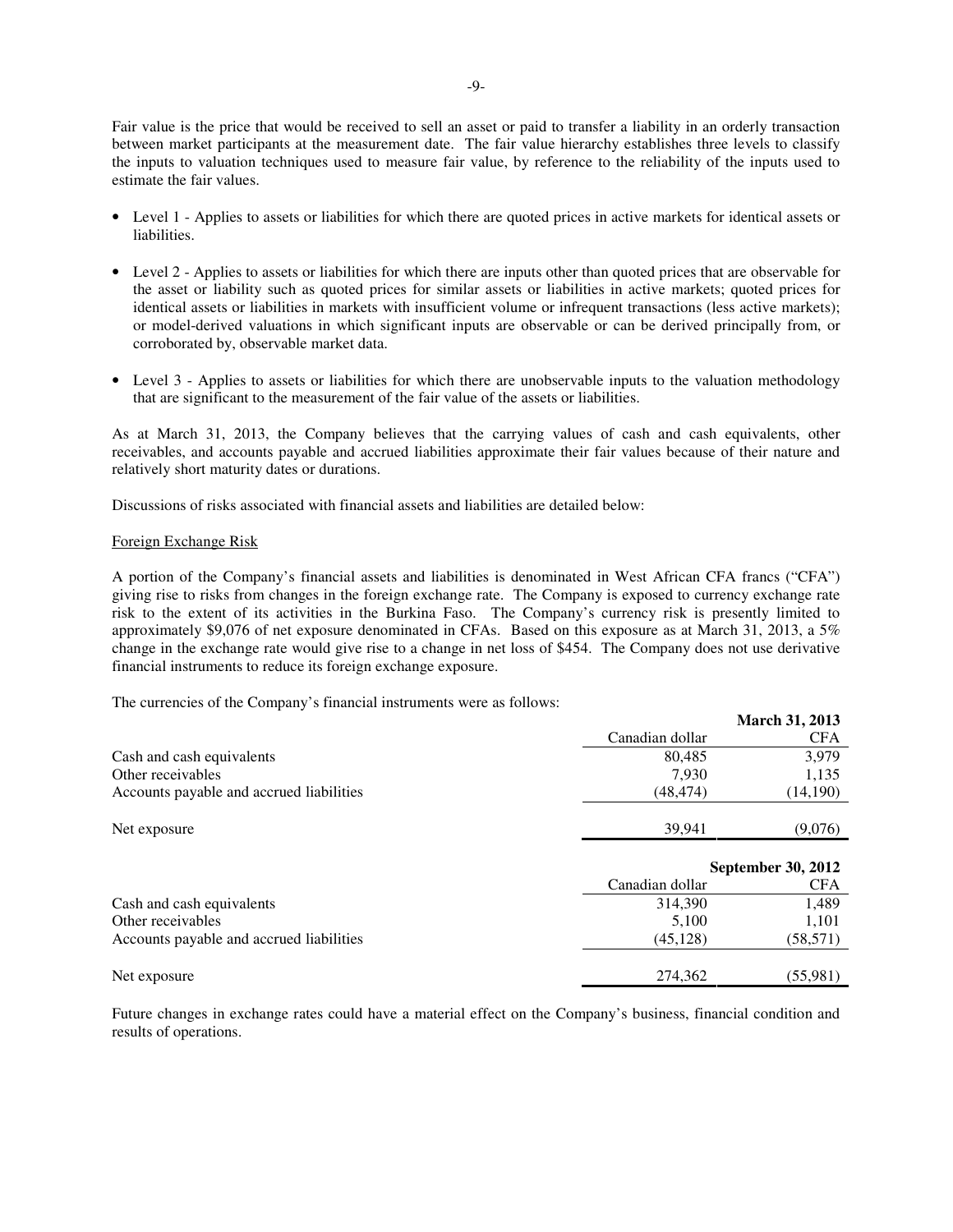#### Credit Risk

Credit risk arises from cash held with banks and financial institutions. The maximum exposure to credit risk is equal to the carrying value of the financial assets. The majority of the Company's cash is held through a major Canadian charted bank and accordingly, the Company's exposure to credit risk is considered to be limited.

#### Interest Rate Risk

Interest rate risk is the risk that the fair value of future cash flows of a financial instrument will fluctuate because of changes in market interest rates. Although interest income on the Company's cash and cash equivalents is subject to a variable interest rate, the risk exposure is not significant due to the small amount of interest income these balances.

#### Liquidity Risk

The Company manages liquidity risk by maintaining sufficient cash to enable settlement of transactions as they come due. Management monitors the Company's contractual obligations and other expenses to ensure adequate liquidity is maintained.

# **OUTSTANDING SHARE DATA**

- a) Authorized: Unlimited common shares without par value.
- b) Issued and outstanding: 43,060,982 common shares as at May 28, 2013.
- c) Outstanding warrants and options as at May 28, 2013:

| Type of Security        | <b>Number</b> | Exercise Price | <b>Expiry Date</b>    |
|-------------------------|---------------|----------------|-----------------------|
| Share purchase warrants | 10.000.000    | \$0.12         | April 3, 2014         |
| Stock options           | 400,000       | \$0.15         | September 10, 2014    |
| Stock options           | 625,000       | \$0.20         | <b>August 9, 2015</b> |
| Stock options           | 565,000       | \$0.30         | November 3, $2016$    |

#### **DISCLOSURE CONTROLS AND PROCEDURES**

Disclosure controls and procedures are intended to provide reasonable assurance that information required to be disclosed is recorded, processed, summarized, and reported within the time periods specified by securities regulations and that the information required to be disclosed is accumulated and communicated to management. Internal controls over financial reporting are intended to provide reasonable assurance regarding the reliability of financial reporting and the preparation of financial statements for external purposes in accordance with IFRS.

In connection with National Instrument 52-109 (Certificate of Disclosure in Issuer's Annual and Interim Filings) ("NI 52-109"), the Chief Executive Officer and Chief Financial Officer of the Company have filed a Venture Issuer Basic Certificate with respect to the financial information contained in the unaudited interim condensed consolidated financial statements for the six months ended March 31, 2013 and this accompanying MD&A (together, the "Interim Filings").

In contrast to the full certificate under NI 52-109, the Venture Issuer Basic Certificate does not include representations relating to the establishment and maintenance of disclosure controls and procedures and internal control over financial reporting, as defined in NI 52-109. For further information the reader should refer to the Venture Issuer Basic Certificates filed by the Company with the Annual Filings on SEDAR at www.sedar.com.